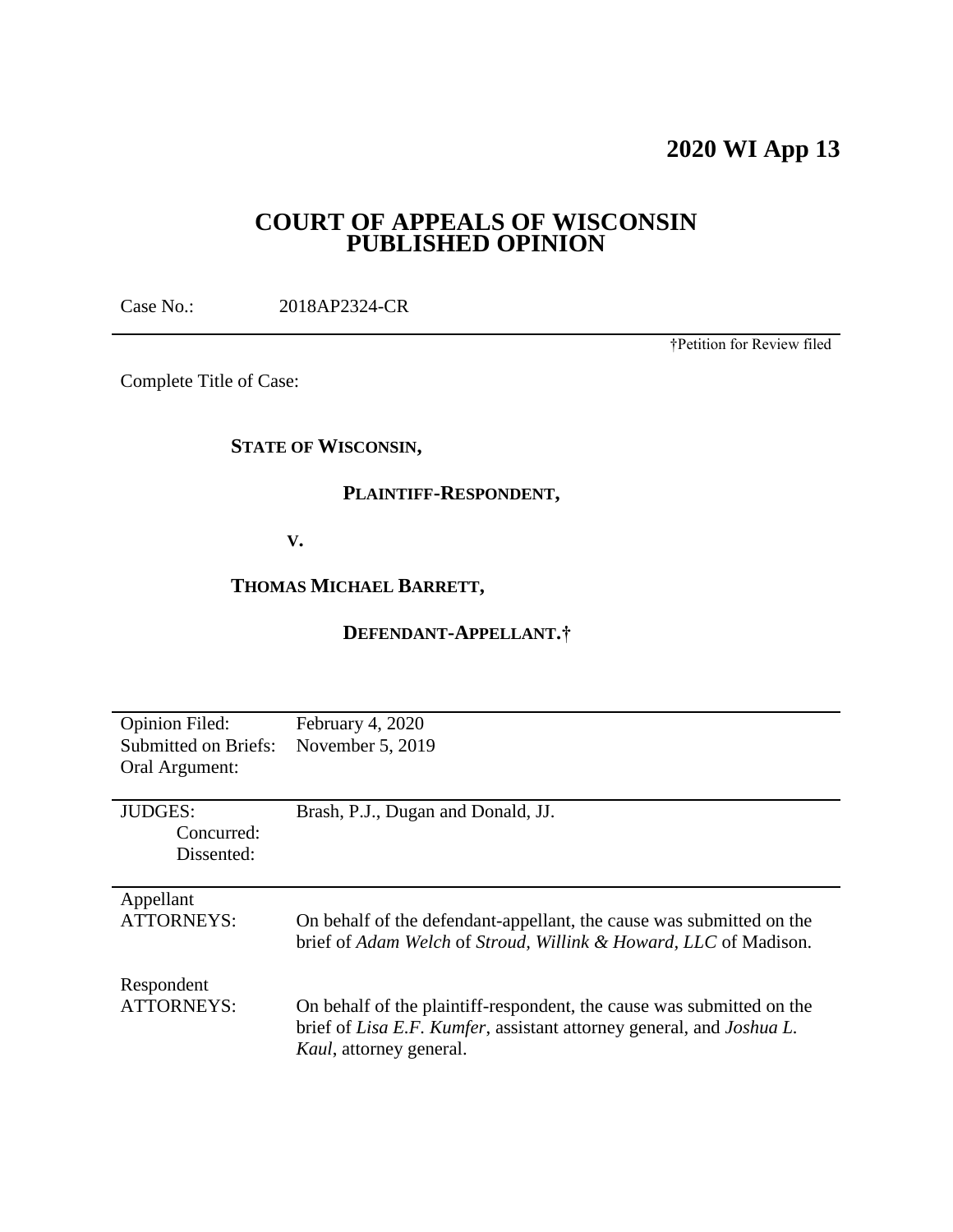# **2020 WI App 13**

# **COURT OF APPEALS DECISION DATED AND FILED**

#### **February 4, 2020**

**Sheila T. Reiff Clerk of Court of Appeals**

# **Appeal No. 2018AP2324-CR Cir. Ct. No. 2011CF3855**

#### **NOTICE**

**This opinion is subject to further editing. If published, the official version will appear in the bound volume of the Official Reports.** 

**A party may file with the Supreme Court a petition to review an adverse decision by the Court of Appeals.** *See* **WIS. STAT. § 808.10 and RULE 809.62.** 

# **STATE OF WISCONSIN IN COURT OF APPEALS**

**STATE OF WISCONSIN,**

#### **PLAINTIFF-RESPONDENT,**

**V.**

**THOMAS MICHAEL BARRETT,**

**DEFENDANT-APPELLANT.**

APPEAL from a judgment and an order of the circuit court for Milwaukee County: JONATHAN D. WATTS and T. CHRISTOPHER DEE, Judges. *Affirmed*.

Before Brash, P.J., Dugan and Donald, JJ.

¶1 DONALD, J. Thomas Michael Barrett appeals a judgment of conviction, following a jury trial, of one count of possession of a firearm silencer,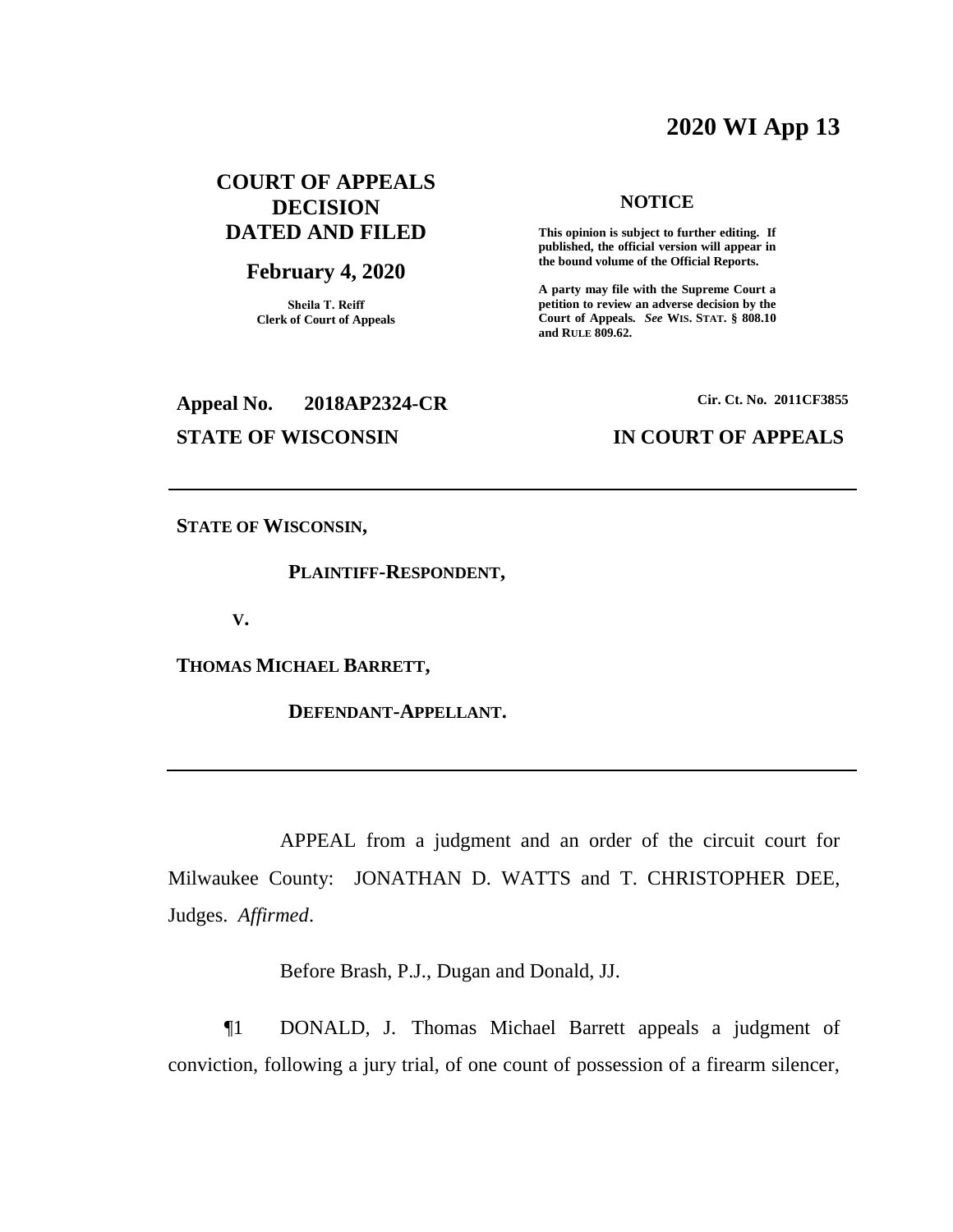contrary to WIS. STAT.  $\S$  941.298(2) (2017-18).<sup>1</sup> Barrett also appeals from the order denying his postconviction motion for relief.

## **BACKGROUND**

¶2 On August 16, 2011, Barrett was charged with one count of possession of a firearm silencer. According to the criminal complaint, Barrett purchased a semiautomatic .22 caliber handgun with an attached silencer from M.B., a confidential informant working with the Federal Bureau of Alcohol, Tobacco, Firearms and Explosives (ATF). The complaint states that M.B. had a series of recorded phone conversations with Barrett regarding the sale of two firearms, one of which had an attached silencer. During the phone conversations, Barrett acknowledged the illegality of the silencer, but agreed to meet M.B. in the parking lot of a local shopping mall to look at the firearms. Law enforcement monitored the meeting by video and audio recording and by surveillance. The complaint states that Barrett told M.B. that the silencer was "highly, highly, highly, highly illegal," calling it a "hit man's gun," but told M.B. that if caught with a silencer, he would simply "say I was going to dispose of it[.]" Barrett purchased two firearms and the silencer, but removed the silencer from the .22 caliber firearm and placed it in a separate metal box. Recordings from the meeting show that Barrett, an attorney, told M.B.:

> I ain't even going to put that in the same box.... That way they [the police] have to have a warrant to get in there on my way home…. I put it in a metal box. They can't x-ray that fucker without a warrant and then … I can say, well I was just going to destroy it for a client[.] Then we're protected by attorney-client privilege. They can never get the shit out of me!

 $\overline{a}$ 

<sup>&</sup>lt;sup>1</sup> All references to the Wisconsin Statutes are to the 2017-18 version unless otherwise noted.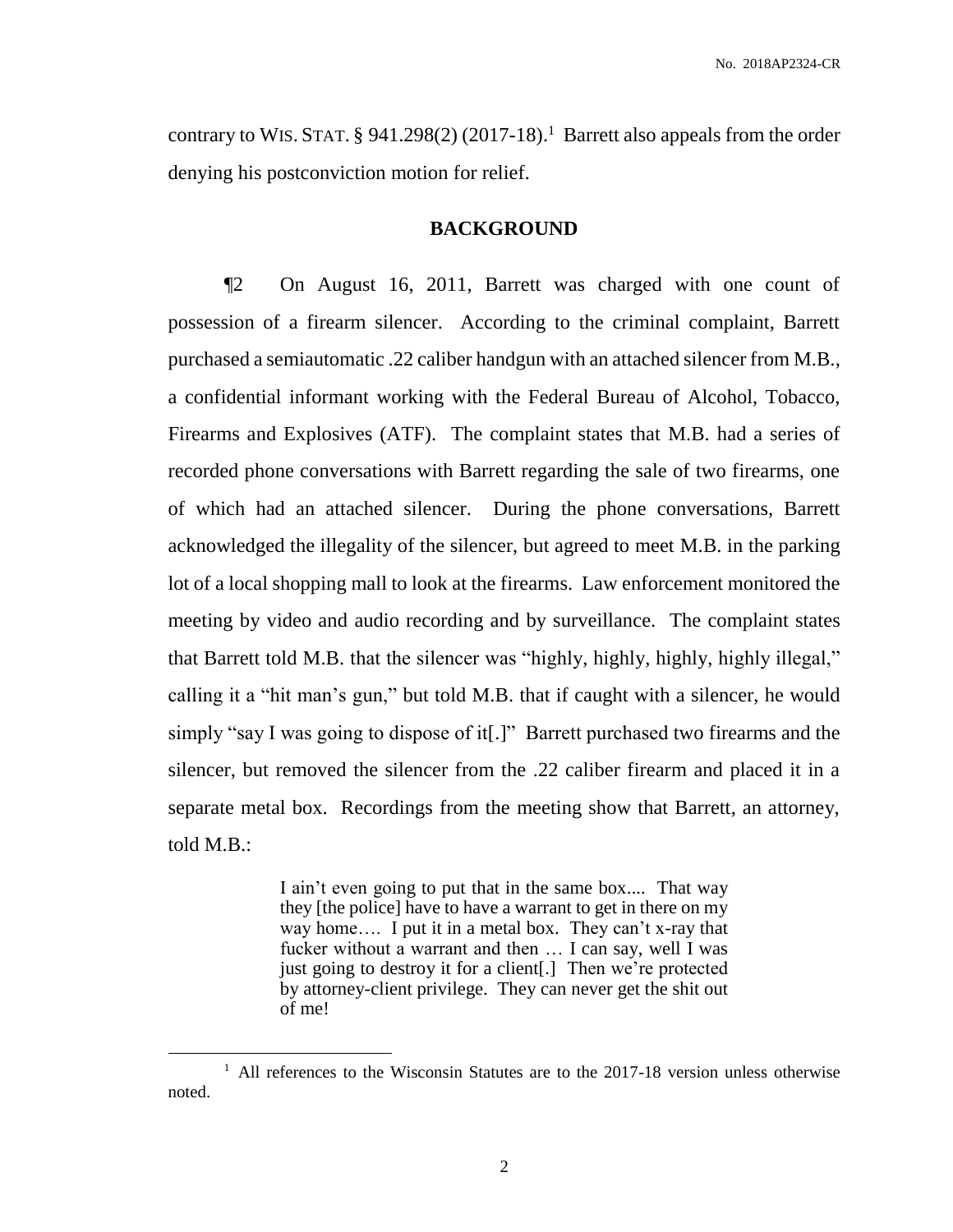Barrett placed the firearms and silencer in the trunk of his car, and was subsequently arrested and charged.

# **I. Pretrial Constitutional Challenges**

¶3 Barrett filed a motion to dismiss the charge on the grounds that WIS. STAT. § 941.298, the statute generally prohibiting the possession of firearm silencers, was facially unconstitutional. Barrett argued that the statute "impermissibly infring[es] upon the fundamental right to keep, use and bear arms under the Federal and Wisconsin Constitutions[.]" Barrett also argued that the statute was void for vagueness. At a hearing on the motion, the trial court<sup>2</sup> found "that there is absolutely no basis for this motion to dismiss and that the statute is perfectly constitutional." Specifically, the trial court found that silencers do not constitute firearms and that "the right to keep and bear arms is totally separate from a silencer[.]"

¶4 Barrett, by new counsel, filed a subsequent motion challenging the constitutionality of WIS. STAT. § 941.298 on its face and as applied to him, arguing that the trial court did not address the vagueness argument in his first motion. Barrett's motion argued that "[t]he statute does not give fair warning to those wishing to obey the law. The language of the statute is vague in that it arguably includes *any* object that has the effect of muffling the report of the firearm." The trial court<sup>3</sup> again rejected Barrett's constitutional challenge. In a written decision, the trial court stated that Barrett "cannot show that there are no possible applications or interpretations of the statute which would be constitutional." As to Barrett's as-

 $\overline{a}$ 

<sup>&</sup>lt;sup>2</sup> The Honorable Charles F. Kahn presided over Barrett's motion to dismiss.

<sup>&</sup>lt;sup>3</sup> The Honorable Jonathan D. Watts presided over this motion and Barrett's trial.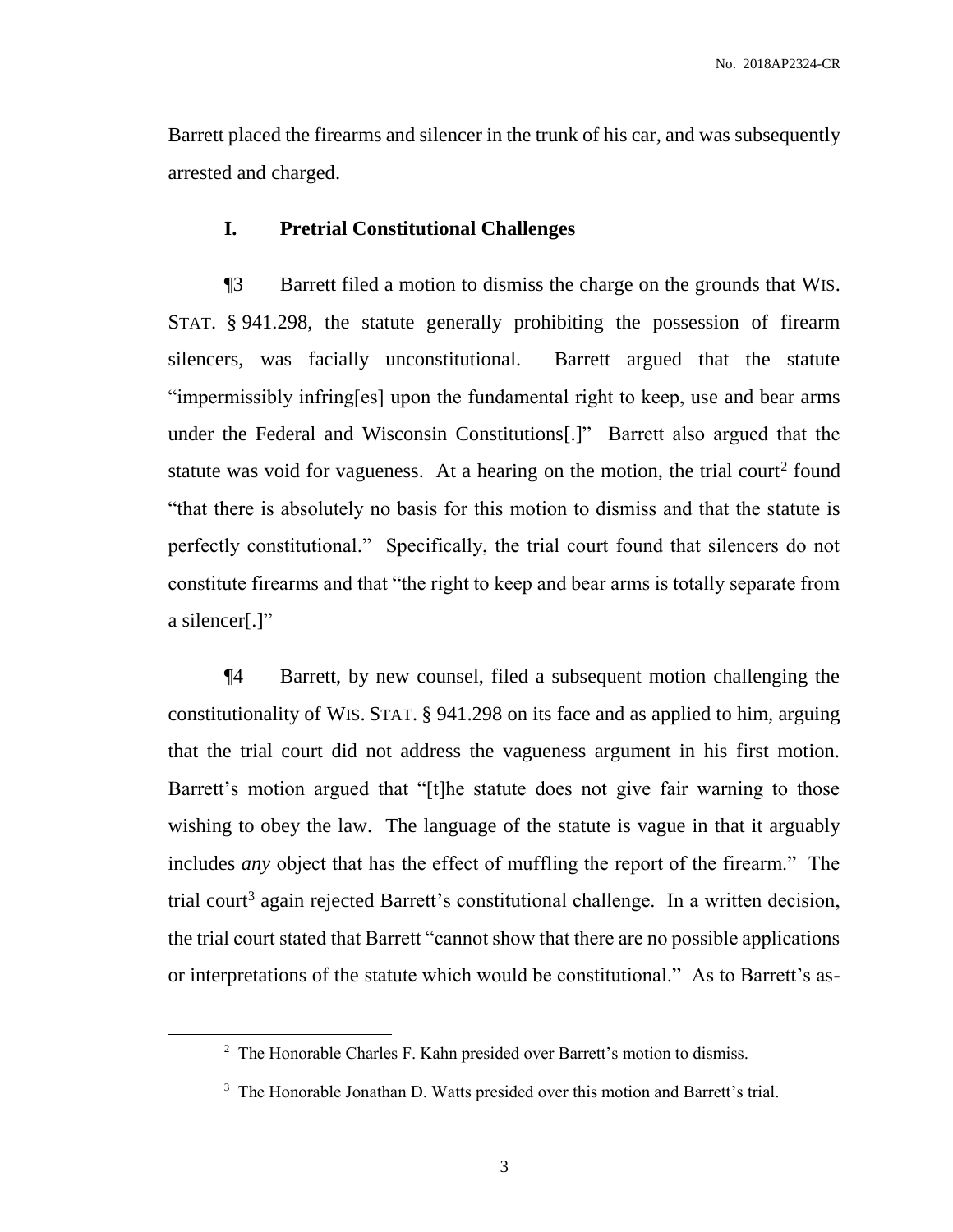applied argument, the trial court found that Barrett lacked standing to challenge the statute's constitutionality because "a defendant who engages in some conduct that is clearly proscribed cannot complain of the vagueness of the law as applied to the conduct of others." The trial court found that under the facts of the case, Barrett's conduct constituted the exact conduct prohibited by the statute.

#### **II. Proceedings Related to M.B.**

¶5 Pretrial, the State filed a witness list naming M.B. as one of its potential witnesses. The State did not provide M.B.'s address, but stated that it "will assist the defense with personal service of this individual." Barrett, however, attempted to subpoena M.B. himself by hiring a private investigator, Gary Wait, who posed as a gun dealer willing to sell firearms to felons. M.B., unaware that Wait was actually a private investigator, notified the Milwaukee Police Department and the ATF, informing them that he was contacted by an individual willing to sell firearms to prohibited persons. At the law enforcement departments' instruction, M.B. recorded his conversations with Wait. Wait met with M.B., identified himself as a private investigator, and served M.B. with a subpoena.

¶6 Barrett then filed a motion to admit other acts evidence that "M.B. offered numerous inducements to Wait to purchase firearms, even though Wait had never mentioned that he was interested in purchasing firearms." The crux of the motion was that evidence of M.B.'s "inducements" to Wait supported a defense of entrapment. Specifically, Barrett argued that "evidence of M.B.'s efforts to induce Wait to purchase firearms is admissible to establish that it was M.B.'s plan to induce Barrett to possess the allegedly illegal pistol." The trial court conditionally granted the motion, allowing the introduction of other acts evidence if the defense first introduced some evidence showing that M.B. induced Barrett to buy the silencer so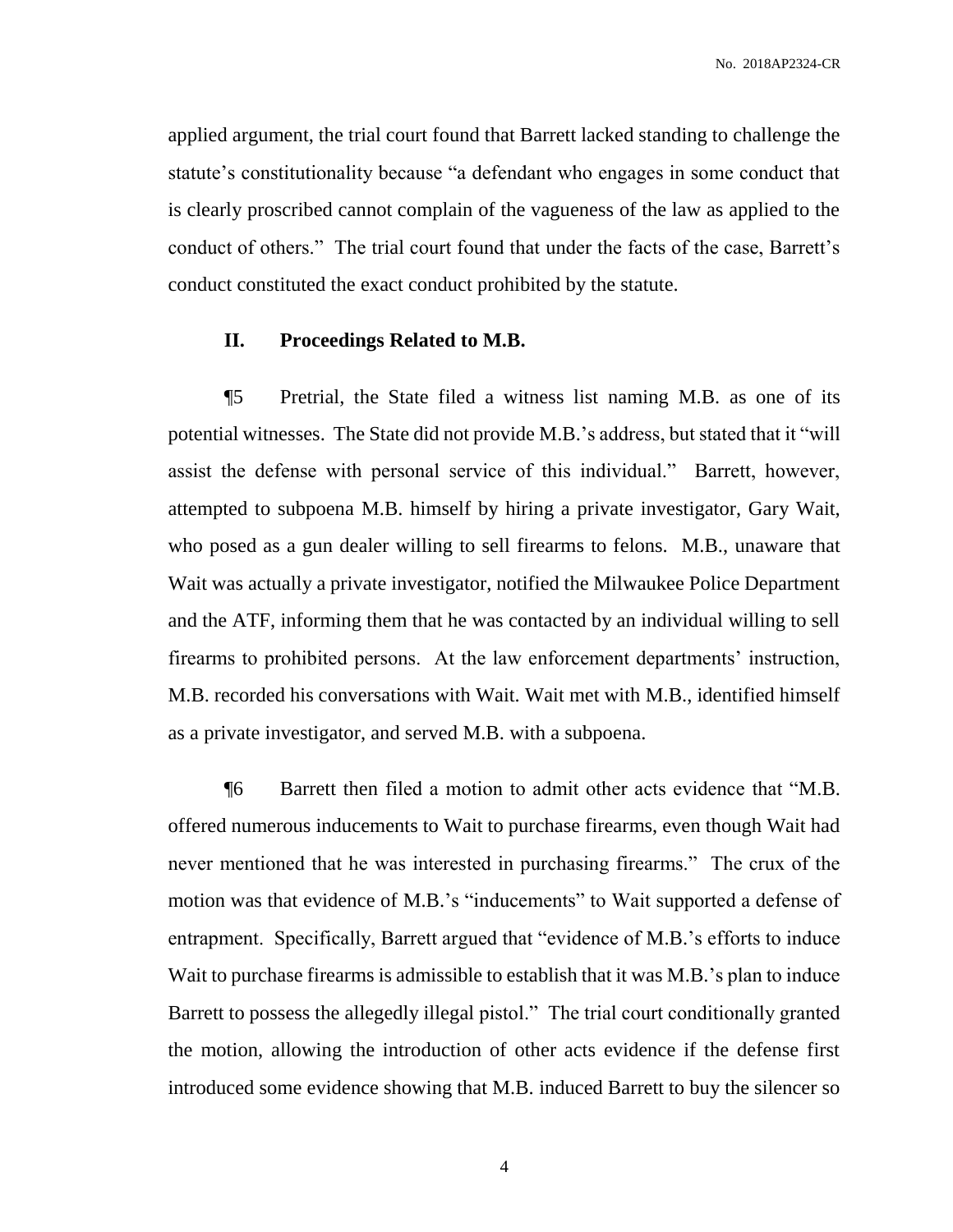as to put the entrapment defense at issue. The matter proceeded to trial where neither party called Wait as a witness.

#### **III. Trial**

¶7 Barrett testified in detail about his conversations with M.B., his meeting with M.B., and his thought process during the meeting. Barrett stated that a former client, who was aware of Barrett's affinity for gunsmithing, told Barrett that he knew of someone with guns for sale (M.B.) and that Barrett would be hearing from him. Barrett stated that M.B. then began "pestering" him with phone calls. Barrett stated that he expressed interest in purchasing a Glock from M.B. Barrett testified that he and M.B. had multiple conversations about the firearms M.B. had for sale, a result of M.B. "calling and calling," and that M.B. mentioned having a silencer. Barrett stated that he was unsure of whether M.B. had a real silencer, but nonetheless offered to help M.B. dispose of it. Barrett stated that when he actually met M.B., M.B. did not show him the firearms they had discussed, prompting Barrett to believe he was "being set up to be robbed[.]" Barrett testified that M.B. showed him a firearm with a silencer, but was still unsure of whether the silencer was real, and that he decided to "play along," so as not to anger M.B. Barrett stated that M.B. "wouldn't let [him] go" and essentially forced the sale of the firearm with the attached silencer. Barrett stated that he made the purchase in hopes of "getting out of there" and planned to dispose of the silencer. Barrett testified that he was arrested before he had an opportunity to explain himself.

¶8 The jury found Barrett guilty as charged. Barrett was sentenced to five months in the House of Correction with Huber release.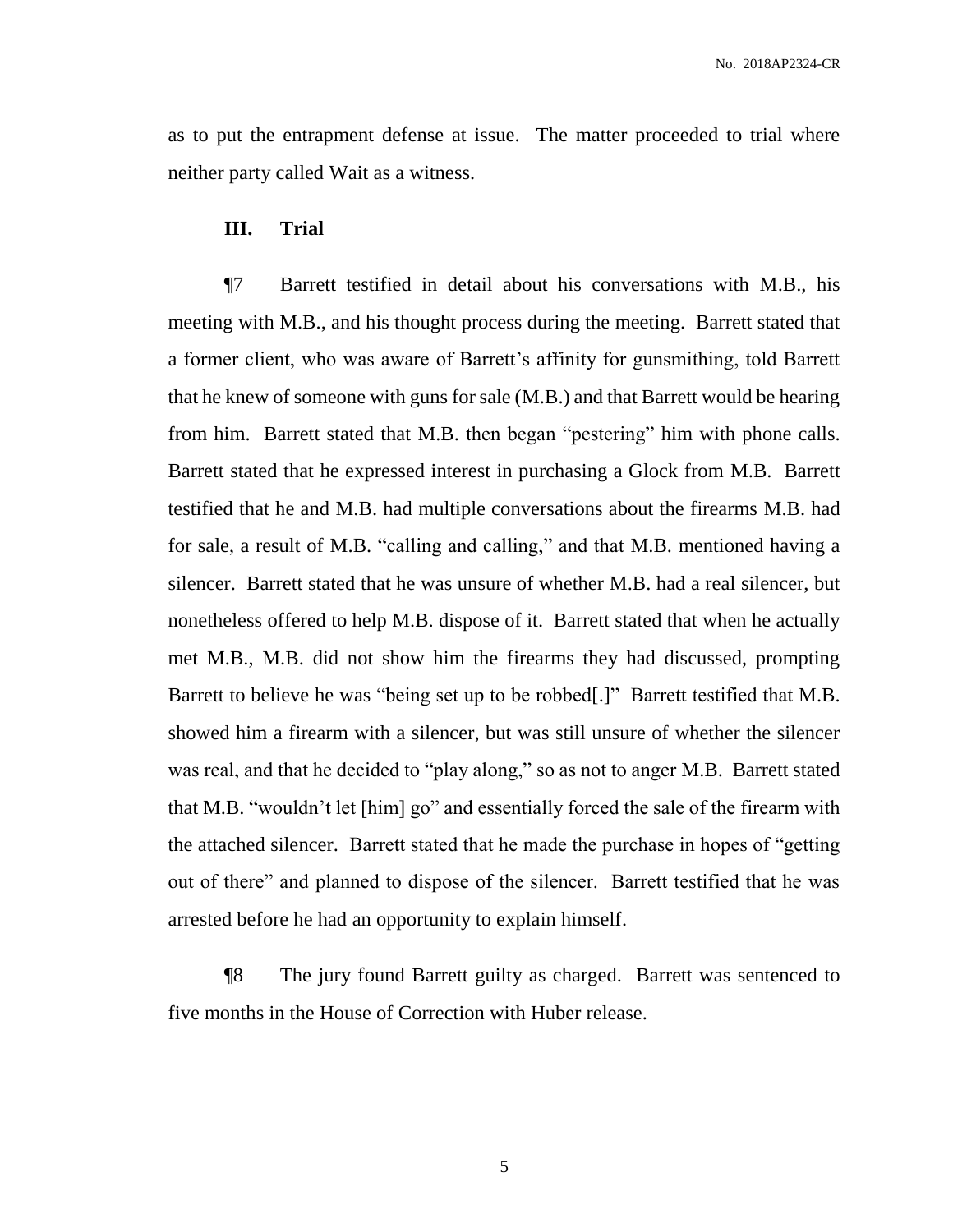#### **IV. Postconviction**

¶9 Barrett filed a postconviction motion again raising constitutional challenges to WIS. STAT. § 941.298. Barrett argued that the statute was unconstitutional on its face and as applied to him because it infringed on his right to keep and bear arms and was void for vagueness. Barrett also argued that his conviction resulted from "outrageous government conduct" because "the government … induc[ed] Barrett to take possession of the alleged silencer and … intimidat[ed] one of Barrett's key trial witnesses." (Bolding and capitalization omitted.) Barrett argued that the State intimidated Wait out of testifying by threatening Wait with potential criminal charges. Barrett attached a letter to Wait from one of Barrett's trial attorneys, in which counsel said:

> After a brief off-the-record discussion with [the State], it is my understanding that a number of individuals, to include the Milwaukee County District Attorney … contemplated making an arrest for criminal charges against you with respect to the investigation and service of process that you undertook of the then confidential informant, [M.B.] Further, it is my understanding that this same decision-making process may be reinstigated should you testify in Mr. Barrett's case.

Barrett also attached an affidavit from Wait, in which Wait stated that government threats intimidated him out of testifying.

The postconviction court<sup>4</sup> rejected Barrett's constitutional challenges, stating that the trial court already dealt with those issues. The postconviction court also stated that Barrett's motion sought to relitigate his entrapment defense, which the postconviction court said it would "not entertain[.]" However, the

 $\overline{a}$ 

<sup>4</sup> The Honorable T. Christopher Dee denied Barrett's postconviction motion.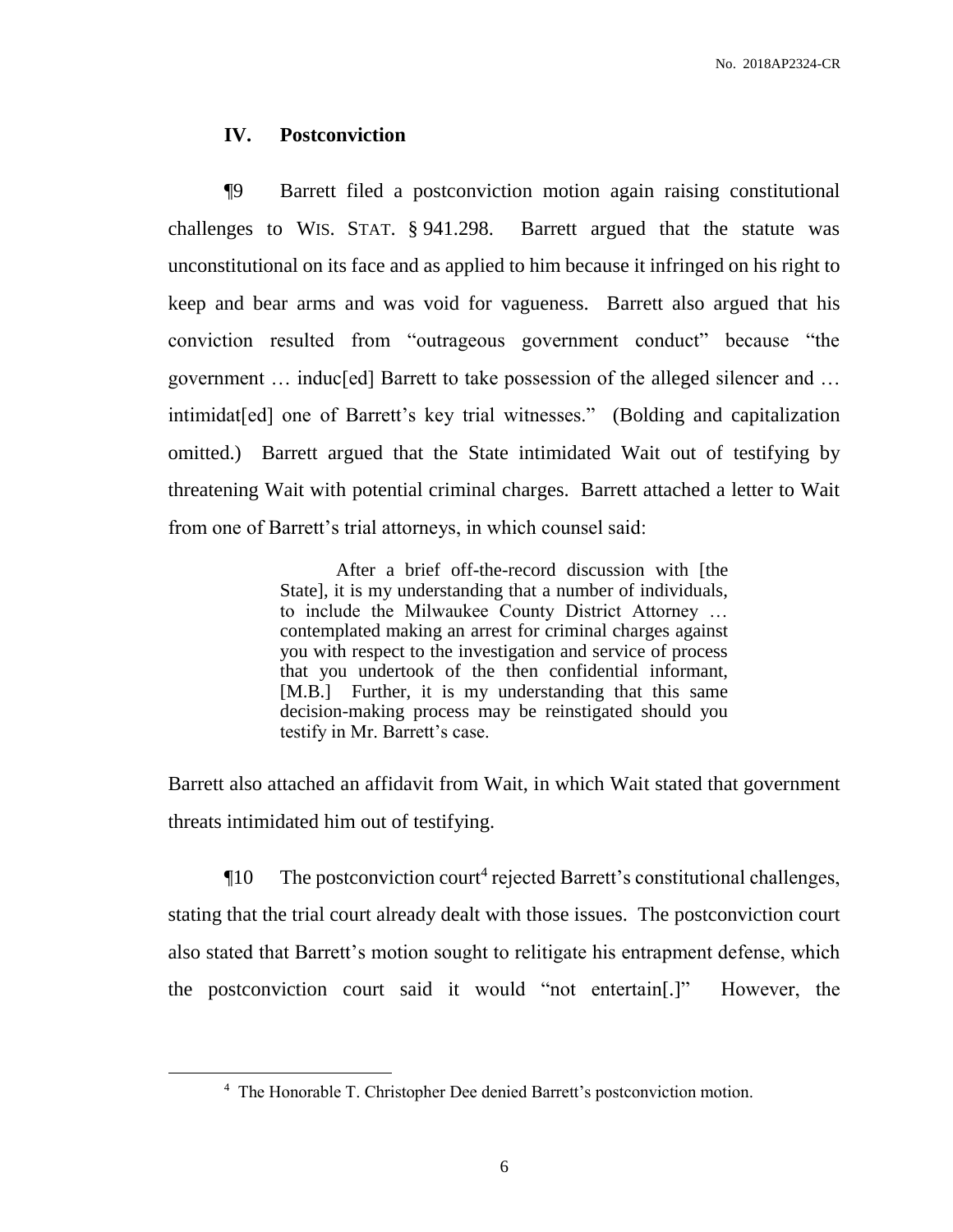postconviction court ordered the State to respond, in a brief, to Barrett's claim that the State threatened Wait.

¶11 The State responded that the record did not support Barrett's argument. The State noted that defense counsel's letter to Wait focused on counsel's personal understanding of his off-the-record conversation with the State and was not based on any definitive information obtained from the State. The State also noted that Barrett's other acts motion, in which Barrett argued that Wait should be allowed to testify, was brought after Wait received the letter from defense counsel, suggesting that Wait was still willing to testify. The State further noted that the trial court held multiple evidentiary hearings—after Wait received the letter—in which the subject of Wait's potential testimony was addressed. Barrett did not raise the issue of witness intimidation at any of the hearings. Barrett informed the postconviction court—again, after Wait received the letter—that Wait was prepared to testify.

¶12 The postconviction court denied Barrett's claim of outrageous government conduct. This appeal follows.

#### **DISCUSSION**

¶13 On appeal, Barrett raises the issues that he raised in his postconviction motion. He contends that: (1) WIS. STAT. § 941.298 is an unconstitutional infringement upon the right to keep and bear arms, both facially and as applied; (2) § 941.298 is void for vagueness; and (3) the government engaged in outrageous conduct by pressuring Barrett to commit a crime and by intimidating Wait.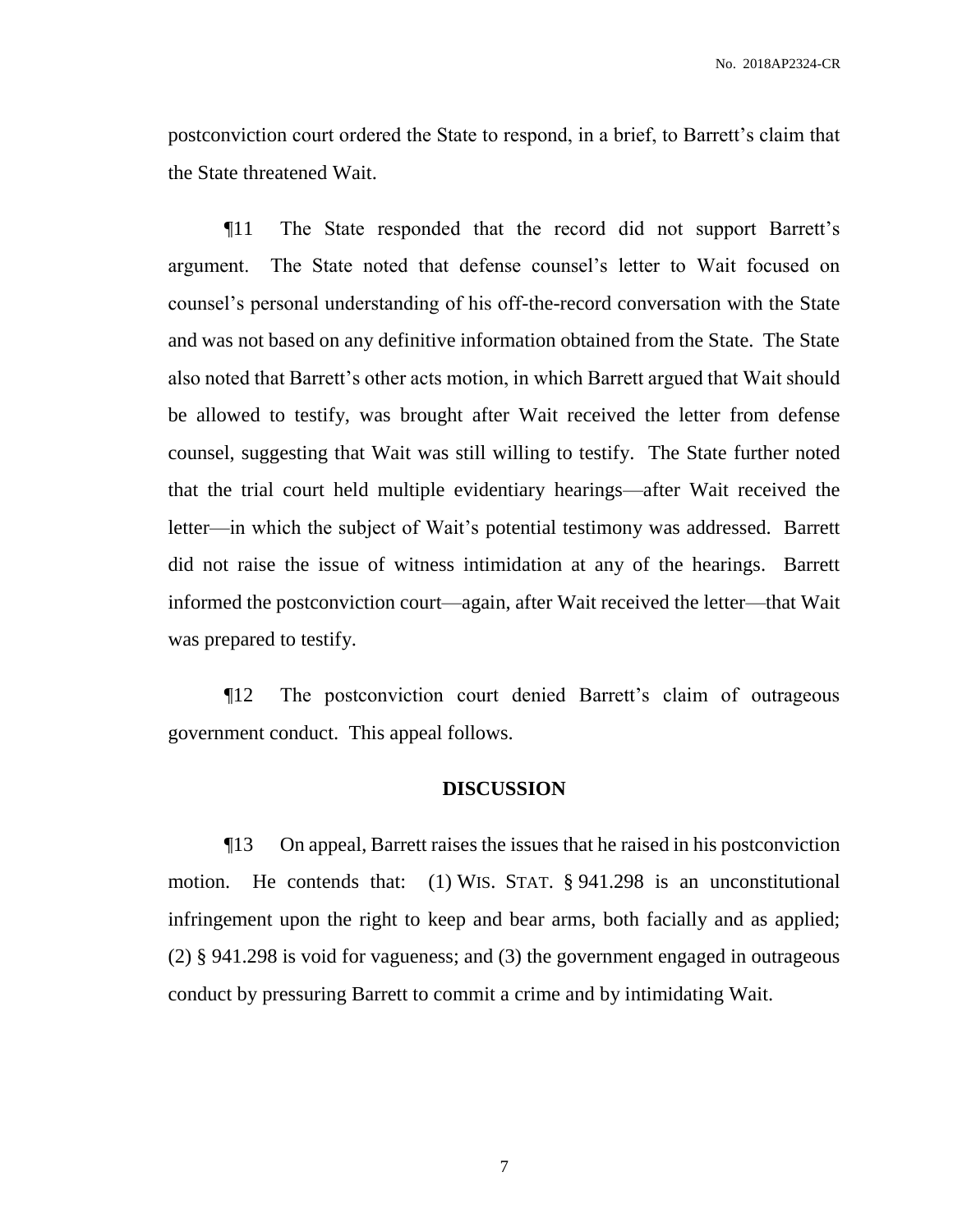# **I. Constitutional Challenges<sup>5</sup>**

¶14 The constitutionality of a statute presents a question of law that we review *de novo. See State v. Hamdan*, 2003 WI 113, ¶19, 264 Wis. 2d 433, 665 N.W.2d 785; *see also State v. Cole*, 2003 WI 112, ¶10, 264 Wis. 2d 520, 665 N.W.2d 328. In construing a statute, we give effect to the legislature's intent, using the plain meaning of the words of the statute. *See Cole*, 264 Wis. 2d 520, ¶10. Statutes are presumed constitutional and will be sustained unless the challenger proves, beyond a reasonable doubt, that there is no possible application or interpretation of the statute which would be constitutional. *Id.*, ¶¶11, 18. "A statute may be facially unconstitutional, meaning that it operates unconstitutionally under all circumstances." *State v. Herrmann*, 2015 WI App 97, ¶6, 366 Wis. 2d 312, 873 N.W.2d 257. "Alternatively, a statute may be unconstitutional as applied, meaning that it operates unconstitutionally on the facts of a particular case or with respect to a particular party." *Id.* Barrett raises both facial and as-applied challenges to the constitutionality of WIS. STAT. § 941.298.

# *A. WISCONSIN STAT. § 941.298 is constitutional.*

 $\overline{a}$ 

¶15 With certain exceptions, WIS. STAT. § 941.298 prohibits the sale, delivery, and possession of firearm silencers. *See id***.** The statute, as relevant, provides:

> (1) In this section, "firearm silencer" means any device for silencing, muffling or diminishing the report of a portable firearm, including any combination of parts, designed or redesigned, and intended for use in assembling or fabricating

<sup>&</sup>lt;sup>5</sup> Barrett argues that to the extent his defense counsel failed to adequately raise his constitutional challenges, counsel provided ineffective assistance. We decline to address counsel's catch-all, undeveloped argument. *See State v. Pettit*, 171 Wis. 2d 627, 647, 492 N.W.2d 633 (Ct. App. 1992) (we do not address undeveloped arguments).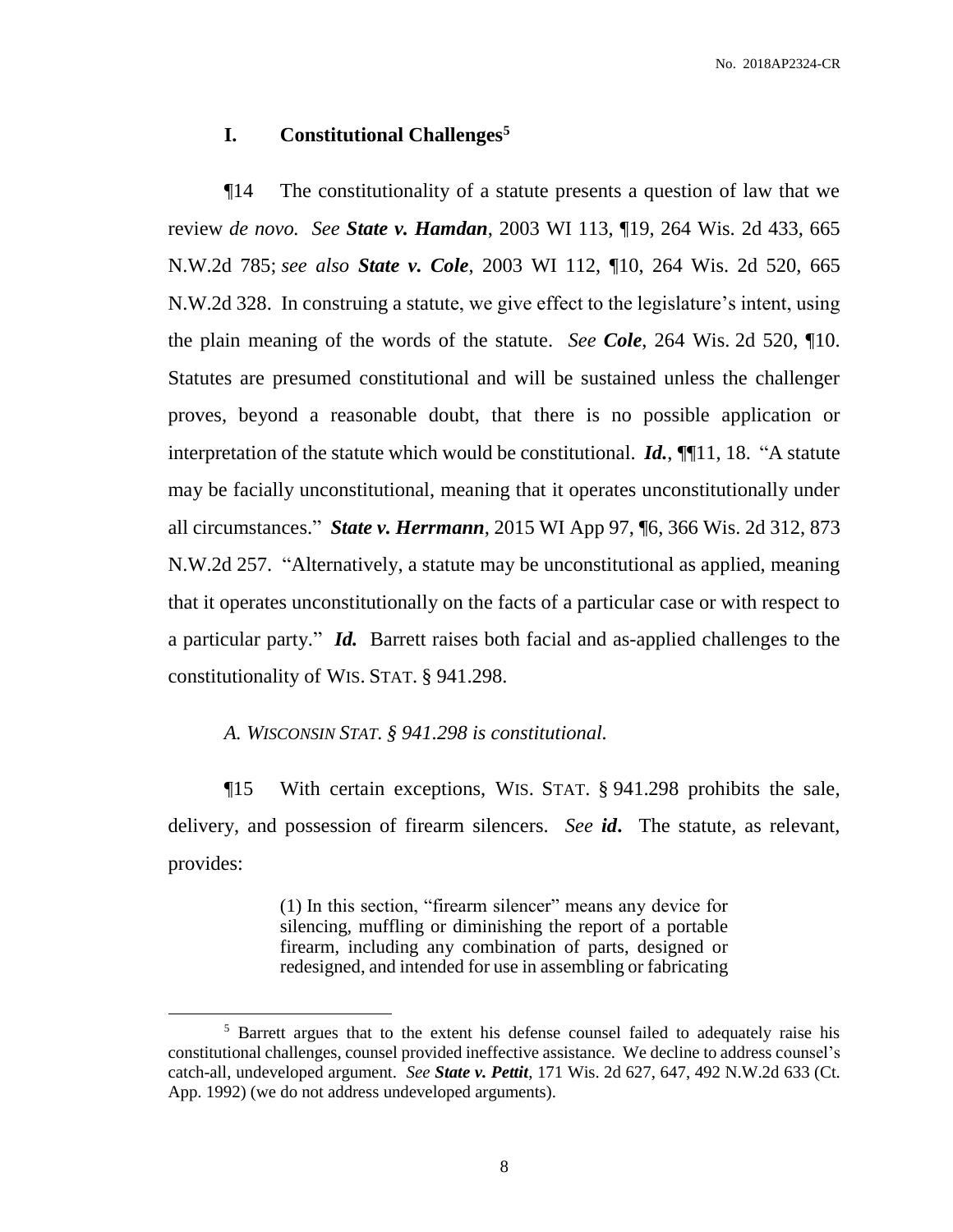such a device, and any part intended only for use in that assembly or fabrication.

(2) Whoever sells, delivers or possesses a firearm silencer is guilty of a Class H felony.

Sec. 941.298(1)-(2).

¶16 Barrett's first argument is that WIS. STAT. § 941.298, on its face, violates the Second Amendment to the United States Constitution. The Second Amendment of the United States Constitution states: "A well regulated Militia, being necessary to the security of a free State, the right of the people to keep and bear Arms, shall not be infringed." *See* U.S. CONST. amend. II.

¶17 In evaluating challenges to the Second Amendment, we employ "a two-step approach[.]" *See Herrmann*, 366 Wis. 2d 312, ¶9. First, we ask "whether the challenged law imposes a burden on conduct falling within the scope of the Second Amendment's guarantee." *See id.* (citation omitted). If it does not, the inquiry is complete; if it does, we must "evaluate the law under some form of meansend scrutiny." *See id.* (citation omitted). In other words, we must inquire into "the strength of the government's justification for restricting or regulating the exercise of Second Amendment rights." *See id***.** (citation omitted).

¶18 Barrett's facial unconstitutionality argument is principally based on *District of Columbia v. Heller*, 554 U.S. 570 (2008), in which the United States Supreme Court invalidated a District of Columbia handgun ban under the Second Amendment, holding that the amendment protected "the right of law-abiding, responsible citizens to use arms in defense of hearth and home." *Id.* at 595, 634-35. Under *Heller*, "the Second Amendment extends, prima facie, to all instruments that constitute bearable arms[.]" *Id.* at 582. Barrett's argument centers upon his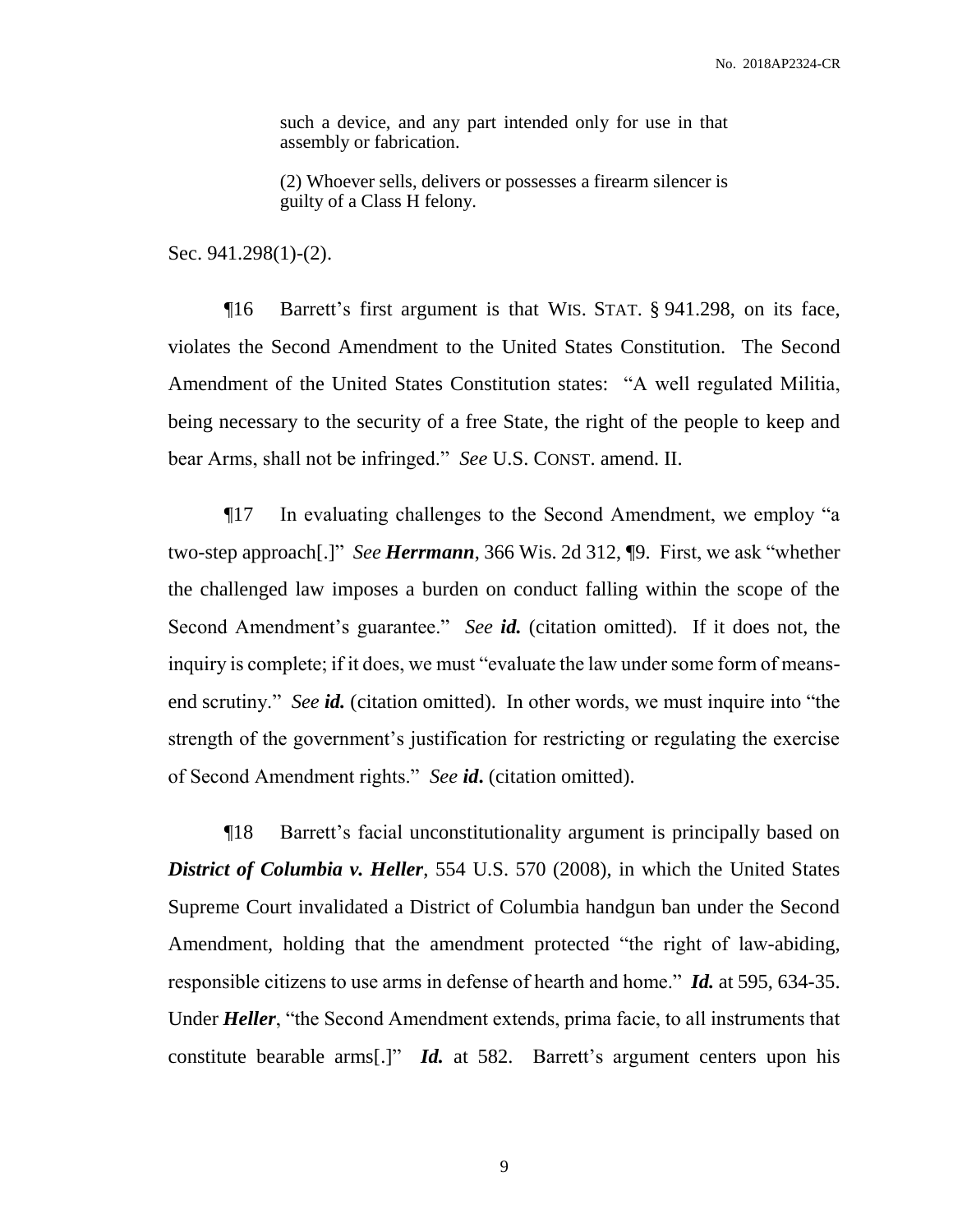contention that firearm accessories, including silencers, are "instruments" constituting bearable arms. Barrett's reliance on *Heller* is misplaced.

¶19 *Heller* stated that the definition of "arms" protected by the Second Amendment is the same today as it was in the eighteenth century; that is, "[w]eapons of offence, or armour of defen[se]" or "any thing that a man wears for his defen[se], or takes into his hands, or use[s] in wrath to cast at or strike another." *Id.* at 581 (citations omitted; first set of brackets in *Heller*). The Court recognized that "the Second Amendment is not unlimited," and does not include the "right to keep and carry any weapon whatsoever in any manner whatsoever and for whatever purpose." *Id.* at 626. It also recognized that the Second Amendment protects only "the sorts of weapons ... in common use," and does not extend to "dangerous and unusual weapons" "not typically possessed by law-abiding citizens for lawful purposes[.]" *Id.* at 625-27 (citations omitted).

¶20 A silencer does not fall within the definition of "arms" contemplated by *Heller*—it is not used as a defense nor is it, in and of itself, used to "cast at or strike another." *See id.* at 581 (citation omitted). A silencer does not serve any intrinsic self-defense purpose nor is it "typically possessed by law-abiding citizens for lawful purposes[.]" *See id.* at 625. Silencers, therefore, are not "arms."

¶21 Relying also on *Ezell v. City of Chicago*, 651 F.3d 684 (7th Cir. 2011), Barrett argues that a silencer is nonetheless protected by the Second Amendment because it is necessary to the effective operation of a firearm. In *Ezell*, the Court of Appeals for the Seventh Circuit invalidated a Chicago ordinance banning firing ranges in the City despite the City's requirement of firing-range training for lawful gun ownership. *Id.* at 691. The *Ezell* court explained that firing ranges were not "categorically unprotected by the Second Amendment" because "[t]he right to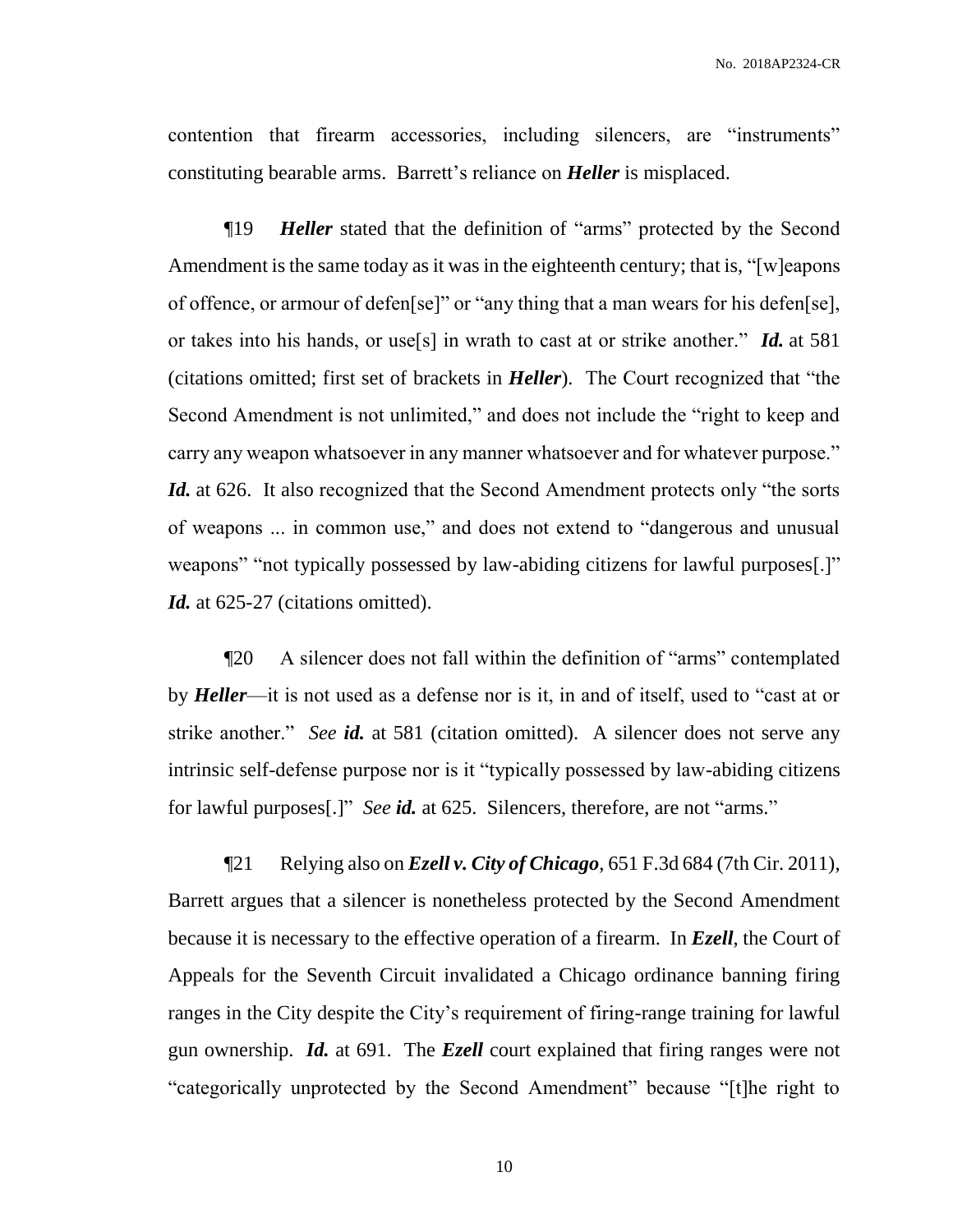possess firearms for protection implies a corresponding right to acquire and maintain proficiency in their use; the core right wouldn't mean much without the training and practice that make it effective." *Id.* at 704. Barrett contends that a ban on silencers likewise infringes upon the right of citizens to acquire and maintain proficiency in the use of firearms, particularly with regard to hunting, where silencers can be beneficial. Barrett's reliance on *Ezell* is also misplaced.

¶22 Barrett points to no evidence suggesting that firearms cannot be effectively used without silencers. He simply points to activities which would be enhanced by silencer usage, but that are not dependent upon such usage. Unlike the facts in *Ezell* where the use of firing ranges was mandatory for lawful gun ownership and necessary for maintaining proficiency in firearm usage, nothing about the use of silencers is mandatory for effective firearm usage.

¶23 Because we conclude that WIS. STAT. § 941.298 does not impose a burden on conduct falling within the scope of the Second Amendment's guarantee, we need not evaluate the legislature's justification for restricting or regulating silencers. *See Herrmann*, 366 Wis. 2d 312, ¶9. Accordingly, we conclude that § 941.298 is not unconstitutional either facially or as applied to Barrett.

*B. WISCONSIN STAT. § 941.298 is not void for vagueness.*

¶24 Barrett next contends that WIS. STAT. § 941.298 is impermissibly vague because its prohibitions are not clearly defined.

¶25 The "void for vagueness" doctrine is grounded in procedural due process. *See State v. Driscoll*, 53 Wis. 2d 699, 701-02, 193 N.W.2d 851 (1972). "[A] statute is void for vagueness if it does not provide 'fair notice' of the prohibited conduct and also provide an objective standard for enforcement of violations." *State*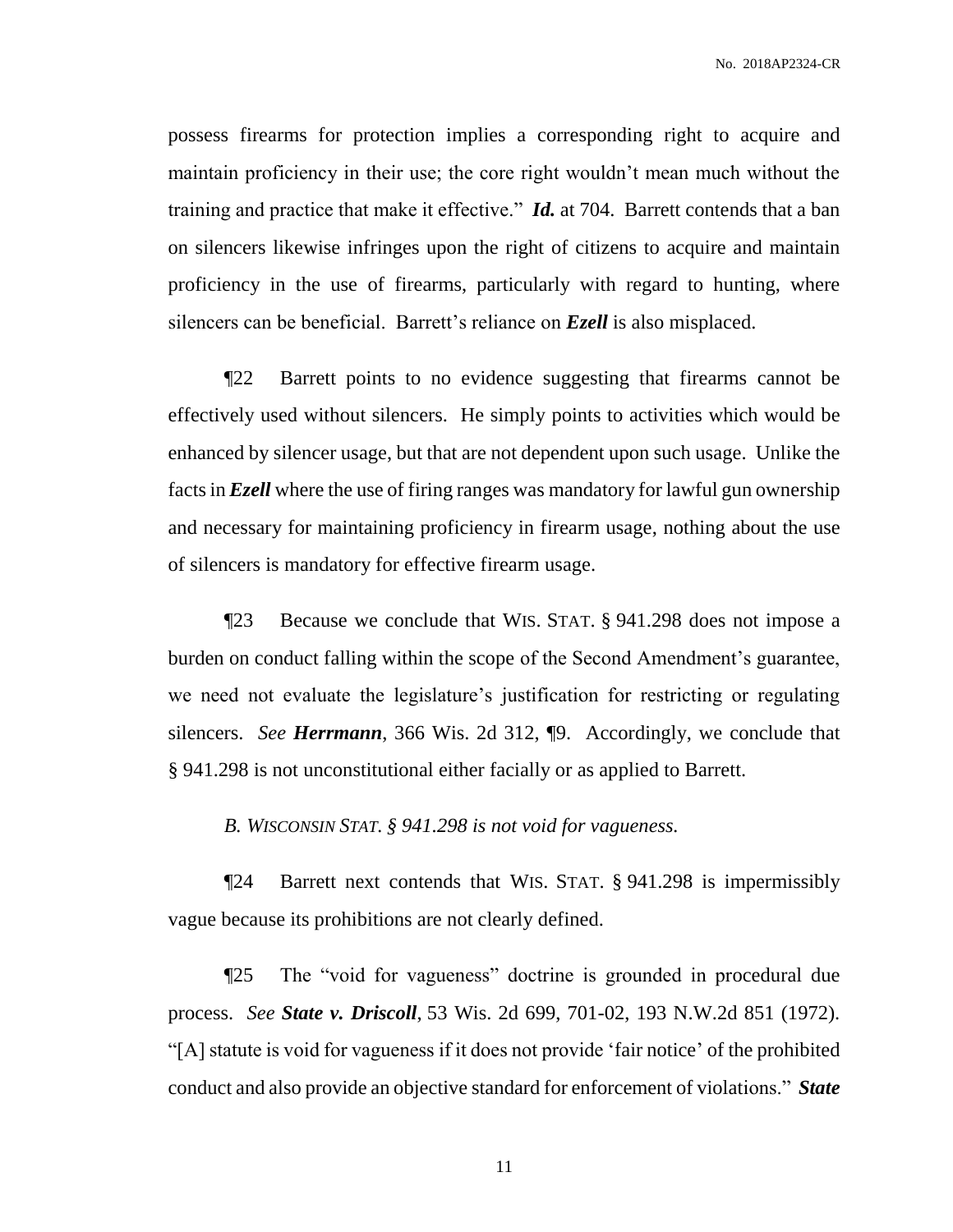*v. Smith*, 215 Wis. 2d 84, 91, 572 N.W.2d 496 (Ct. App. 1997). "Stated another way, '[t]he first prong of the vagueness test is concerned with whether the statute sufficiently warns persons wishing to obey the law that [their] … conduct comes near the proscribed area.'" *Id.* (alteration in *Smith*; citations and one set of quotation marks omitted). However, a statute "need not define with absolute clarity and precision what is and what is not unlawful conduct." *State v. Nelson*, 2006 WI App 124, ¶36, 294 Wis. 2d 578, 718 N.W.2d 168 (citations omitted). A statute is not void for vagueness merely because its applicability may be uncertain in some situations. *Id.*

¶26 Furthermore, "if the alleged conduct of a defendant plainly falls within the prohibition of the statute, the defendant may not base a constitutional vagueness challenge on hypothetical facts, unless a First Amendment right is at issue." *Smith*, 215 Wis. 2d at 91. In other words, "a defendant who engages in some conduct that is clearly proscribed cannot complain of the vagueness of the law as applied to the conduct of others, absent an impact on a First Amendment right…. [I]f an actor's conduct plainly falls within the proscription of the law, he cannot make a vagueness challenge." *Id.*

¶27 Barrett contends that WIS. STAT. § 941.298 fails to "give citizens fair notice of what types of items are prohibited[.]" We reject Barrett's arguments for two reasons. First, Barrett injects ambiguity into the statute where none exists. Second, Barrett's conduct clearly fell within the parameters of § 941.298.

¶28 WISCONSIN STAT. § 941.298 defines "firearm silencer" as "any device for silencing, muffling or diminishing the report of a portable firearm, including any combination of parts, designed or redesigned, and intended for use in assembling or fabricating such a device, and any part intended only for use in that assembly or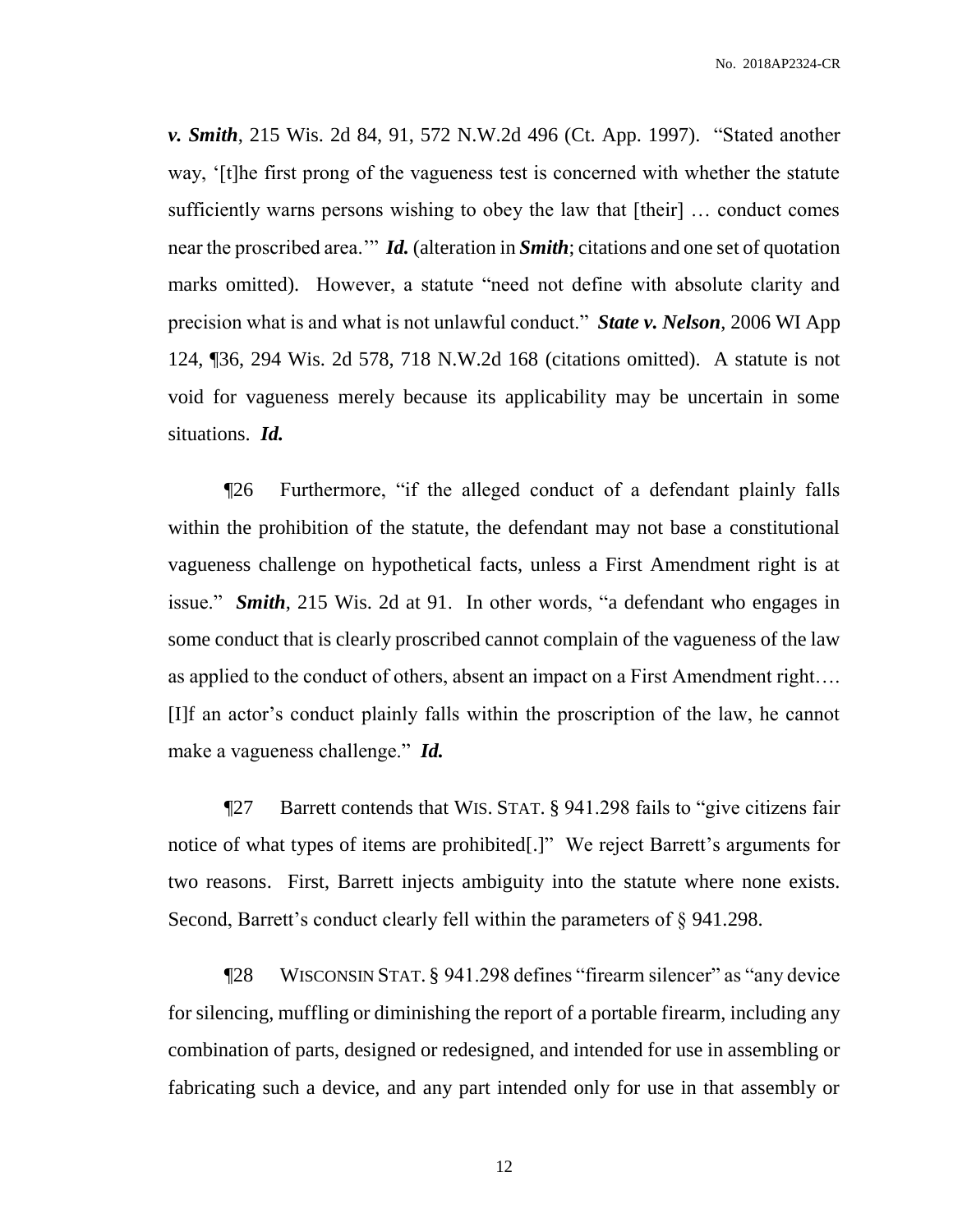fabrication." *See id.* The word "device" has the commonly accepted meaning of "a piece of equipment or a mechanism designed to serve a special purpose or perform a special function."<sup>6</sup> *See Meyers v. Bayer AG*, 2007 WI 99, ¶23, 303 Wis. 2d 295, 735 N.W.2d 448 ("We apply the language of the statute as written, giving the words their commonly accepted meanings."). Barrett's argument is centered on the fact that the statute does not identify *who* must intend that the device is for silencing. The statute is not concerned with who possesses a silencer or why; the statute deals with silencers in and of themselves. The statute clearly states that any device used for silencing—whether it was manufactured as a silencer or not—is prohibited by the statute unless a party is registered to own such a device. We agree with the State's succinct explanation:

> A person wanting to conform to the law knows that he or she may not possess any piece of equipment designed for the purpose of silencing, muffling, or diminishing the report of a firearm. The statute also alerts persons that it is illegal to possess any combination of parts intended to create a piece of equipment designed for the purpose of silencing, muffling, or diminishing the sound of a firearm, or to possess any single part intended only for use in creating a piece of equipment for that purpose. Finally, the statute clearly provides that a person may legally possess any of these things if he or she complies with the licensing and registration requirements for owning silencers, and directs the person who wants to possess such things to those licensing and registration requirements[.]

The statute plainly sets forth the conduct it proscribes.

 $\overline{a}$ 

¶29 Moreover, Barrett cannot contend that the statute is unconstitutionally vague because his conduct plainly fell within the scope of the statute. Barrett does not assert a First Amendment right to possess a silencer, therefore, we only review

<sup>&</sup>lt;sup>6</sup> Device, Merriam-Webster Online Dictionary, https://merriamwebster.com/dictionary/device (last visited Jan. 31, 2020).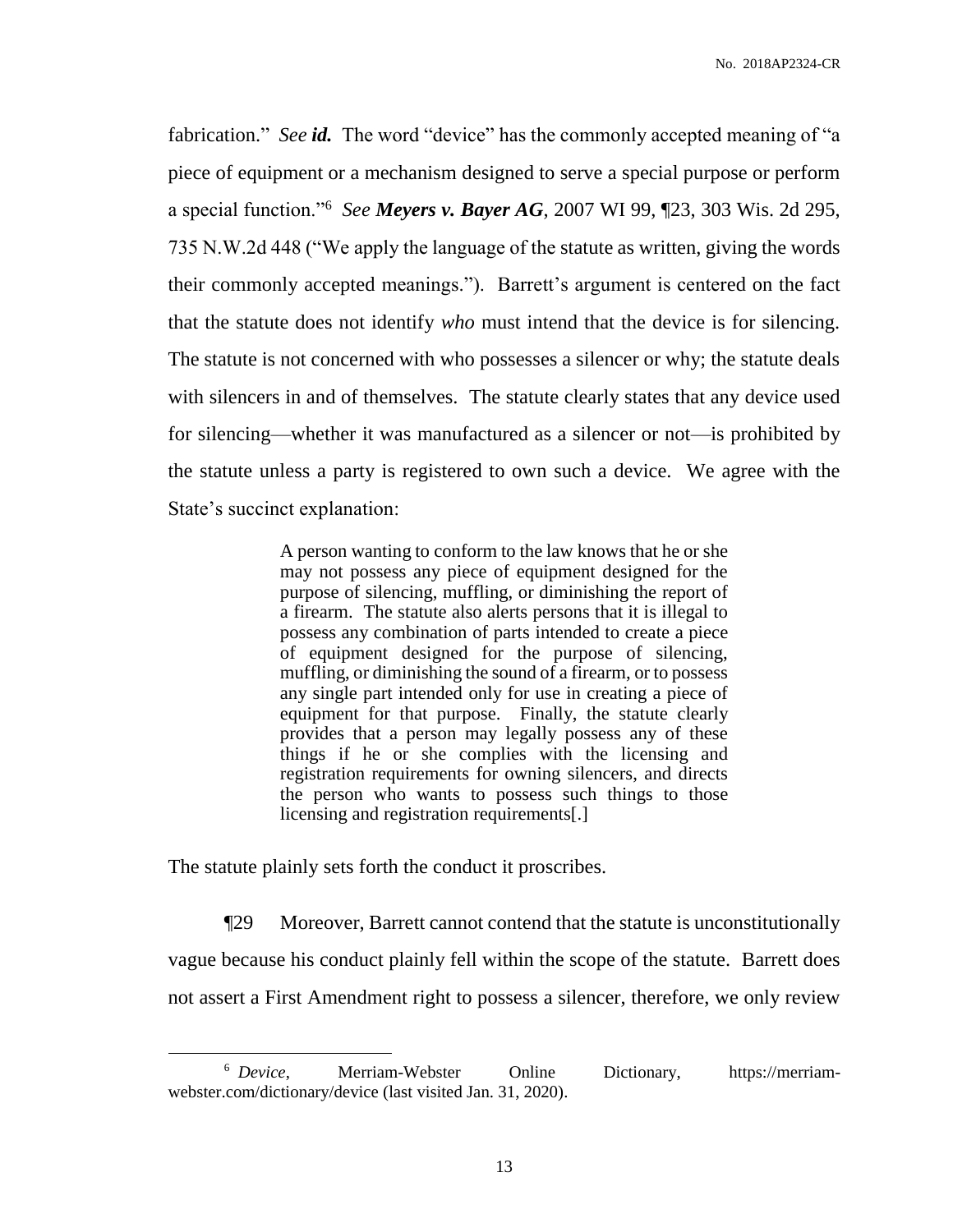whether the statute gave Barrett notice that the item he was purchasing from M.B. was prohibited. The record establishes that Barrett recognized the illegality of the silencer. Recorded phone conversations between Barrett and M.B. reveal that Barrett called silencers "highly, highly, highly, highly illegal" and "a hit man's gun." Barrett testified that he recognized the device M.B. showed him as a silencer. Barrett came to the meeting with M.B. with a metal lockbox for storing the silencer, telling M.B. that law enforcement would need a warrant to search the box. Barrett also told M.B. that he was an attorney and would be able to concoct a story about disposing of the device if need be. Accordingly, Barrett's argument that WIS. STAT. § 941.298 is unconstitutionally vague fails.

## **II. Outrageous Government Conduct**

 $\overline{a}$ 

¶30 Finally, Barrett argues that his conviction resulted from outrageous government conduct. Specifically, Barrett contends that: (1) he was targeted by M.B. and induced to commit a crime; and (2) the State intimidated a key witness, Wait.<sup>7</sup>

¶31 The defense of outrageous governmental conduct requires an assertion by the defendant that the State violated a specific constitutional right and that the government's conduct was "so enmeshed in a criminal activity that the prosecution of the defendant would be repugnant to the American criminal justice system." *See State v. Gibas*, 184 Wis. 2d 355, 360, 516 N.W.2d 785 (Ct. App. 1994). Unlike the defense of entrapment, which requires that the defendant not be predisposed to commit the crime, the defense of outrageous government conduct,

 $7$  The State argues that Barrett has forfeited this argument by not raising it with the trial court. Because the postconviction court addressed Barrett's arguments on the merits, we do the same.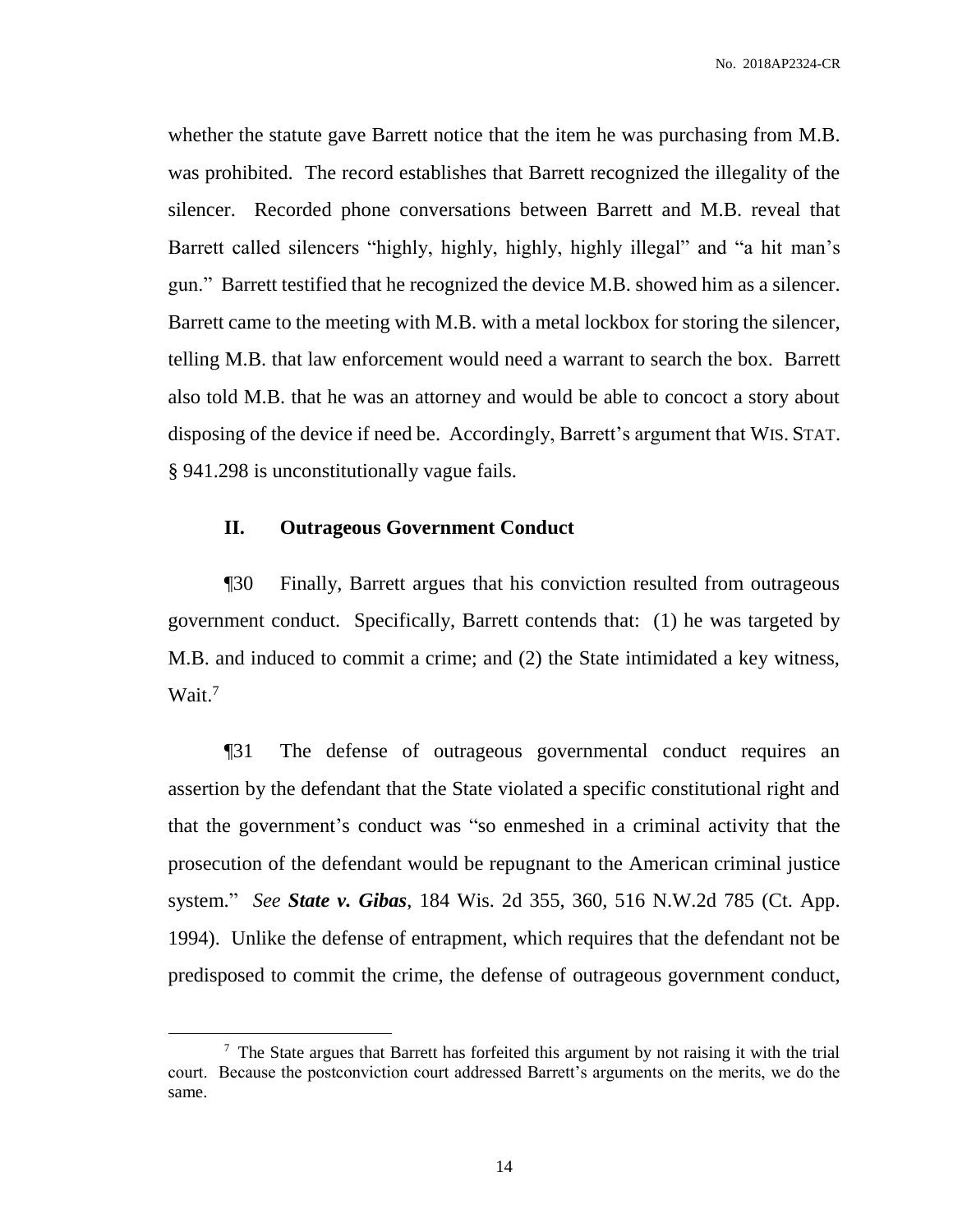or government abuse, focuses on whether the government instigated the crime. *State v. Steadman*, 152 Wis. 2d 293, 301, 448 N.W.2d 267 (Ct. App. 1989).

¶32 With regard to Barrett's first claim, we conclude that Barrett's arguments reflect the defense of entrapment, not outrageous government conduct. Throughout his brief, Barrett discusses his lack of interest in a silencer, a government sting operation, and what he perceives to be the government's efforts to turn him into a felon. In essence, Barrett argues that he was not predisposed to commit the crime—the heart of an entrapment defense. On the contrary, the outrageous government conduct defense requires a defendant to demonstrate that the State violated a specific constitutional right and was embroiled in criminal activity. *See Gibas*, 184 Wis. 2d at 360. Because Barrett has neither asserted a specific constitutional right violated by the sting operation, nor demonstrated that the State was involved in criminal activity, he has not met his burden of establishing outrageous government conduct.

¶33 As to Barrett's second claim, Barrett contends that the State violated his Sixth Amendment right to compulsory process by intimidating one of his witnesses and preventing the witness from testifying. Barrett relies on two exhibits from the record to support his claim—a letter from his then-defense counsel to Wait, and an affidavit from Wait stating his apprehension to testify because of "threats from the government." Neither exhibit supports Barrett's assertion.

¶34 The letter from Barrett's counsel to Wait does not describe any activity suggesting that the State was "enmeshed in criminal activity" or violated any of Barrett's constitutional rights. *See id.* Rather, the letter describes counsel's personal *understanding* of a brief, off-the-record, conversation with the State. Counsel's interpretation of a discussion with the State is not proof of outrageous